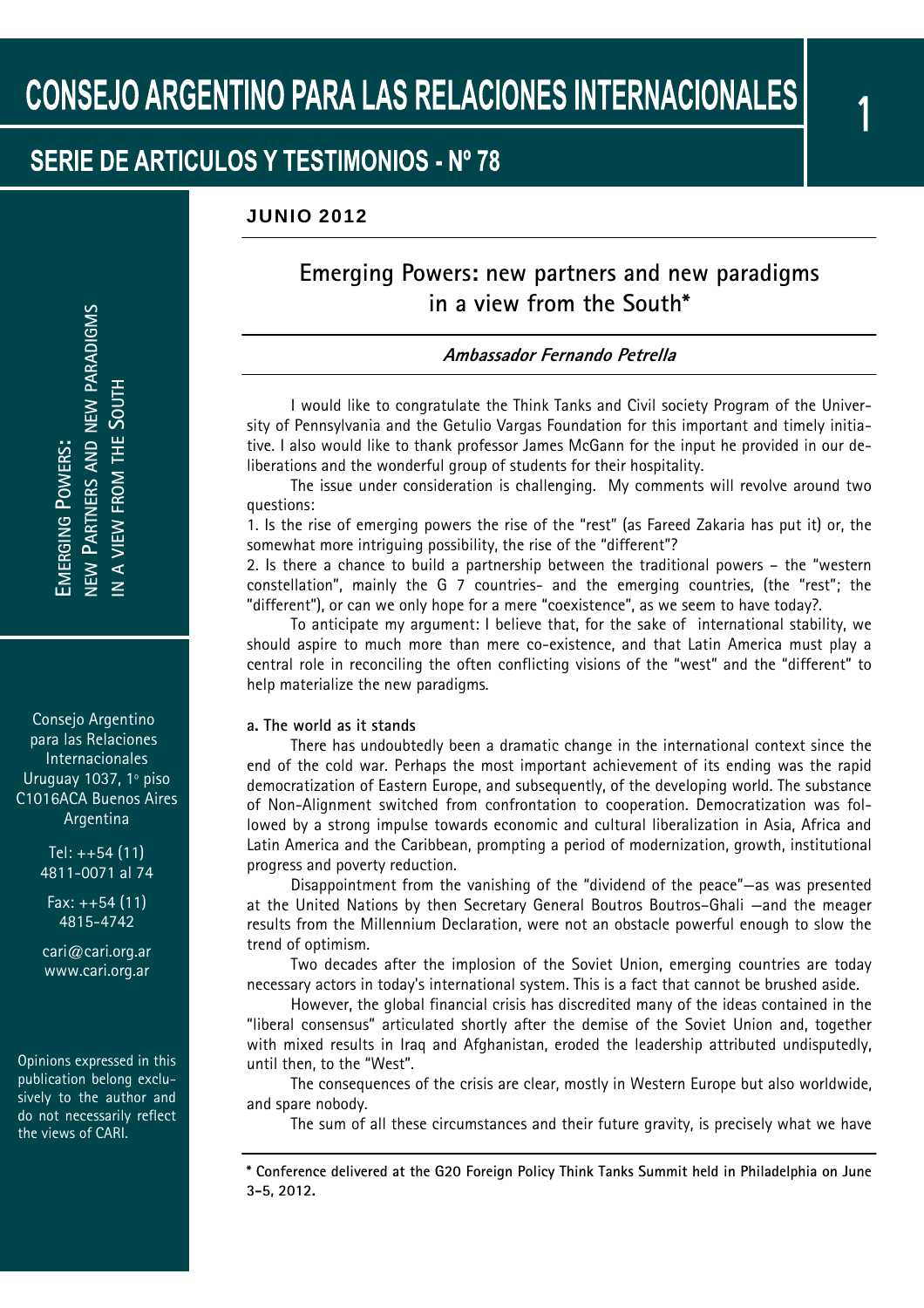to discuss. On the one hand, we have more power for developing countries; and, on the other, the perception that leadership by the G7 is increasingly limited. There is no Metternich at hand and the sense that there are too many cooks in the kitchen, seems to further complicate finding solutions accepted by the populations without extreme expressions of distaste.

**CONSEJO ARGENTINO PARA LAS** 

**RELACIONES INTERNACIONALES** 

 So, the system has to adjust to the gradual new protagonism of China, India, Russia, Brazil, Mexico, Turkey, Indonesia, Saudi Arabia, South Korea, South Africa and many others. Inevitably, they will have more to say at the United Nations, the World Bank, the IMF, the WTO and the G20. They will push for more representation and greater decision-making power. They, probably, will expect to present different paradigms far from the typical "market consideration" approach. They have been doing so at the G20. Their concerns include unemployment, fiscal paradises, Tobin tax, a more "humane" face for the IMF and the World Bank, stimulus rather than austerity, free trade, and little confidence for financial instruments.

 All these countries, including Argentina, Peru, Chile and Colombia in Latin America, have been growing consistently during the last ten years and have fared better that the old "metropolis". Together with Brazil and Mexico, they succeeded in reducing their exposure to foreign financial markets, accumulated reserves, controlled their banking system somewhat and attained a sort of immunity from financial volatility. The closing of the economy –one issue much criticized today— has to be read within the framework of the global neo protectionist wave, and not as something desirable or permanent. Actually, emerging countries have increased their imports significantly in recent years.

 Latin America and Argentina in particular, have learned that genuine development requires "vertical alliances", to jump towards the best and most qualified, and not merely "horizontal alliances", no matter how comfortable and friendly the latter could be.

 All these countries are part of "the rest" and are, in some way, the "different." Whether their policies will be successful in the long run remains to be seen, and will probably depend on the outcome of the global crisis. For the time being, and in the absence of any better and clearer alternative, these inward policies will likely stay in place. Such policies rest upon a safety net provided by the strategic economic valuation of natural

resources such as food, energy, abundance of land, water and mining. In sum, we have witnessed the reversal of the traditional terms of exchange.

 Now, to believe that these countries matter, only because they enjoy solid internal markets and have natural resources, would be a miscalculation. They count because, besides the gift of the natural resources, they are making a significant contribution to the international agenda. Even if the economy slows down, the resources will stay.

#### **b. Points of Tension between traditional and emergent powers.**

 Will the new paradigms leave room for a "partnership" or just for a "coexistence" between the old nobility and the newcomers?

 In the international system everything is interconnected. Let's review, then, some critical issues that are emblematic in the discussion between the "north" and the "south".

#### **Security**

 Are we prepared to make security a real multilateral and consensual concern? Or will a few among us still pretend to stick to the obsolete decision making system at the UN, consisting in veto power and permanent membership? To mention just one very sensitive example: The Libya intervention, disregarding the opinion of Germany, Russia, Brazil, China and India was a typical example of what could be labeled as "reduced group unilateralism", rather than a genuine case for a more consensual, and perhaps less costly solution.

 Nuclear technology can be another touchy matter. Is peaceful nuclear development a good technology only for "western" democracies or, in a more pluralistic and diverse world, should it be an option open to more? Is it legitimate to wonder why the Non-Proliferation Treaty is not acceptable to everybody?

 The new paradigms will probably be genuine multilateralism and ruling by consensus. No more hurried unilateralism or "group unilateralism" in matters pertaining to the use of force. In matters related to nonproliferation, the views of peaceful and self restrained nuclear countries as Argentina, Brazil, South Africa and Mexico should be taken into account. I wonder who will be in a better position to influence Iran in a negotiating scenario: the five nuclear powers of the Non Prolifera-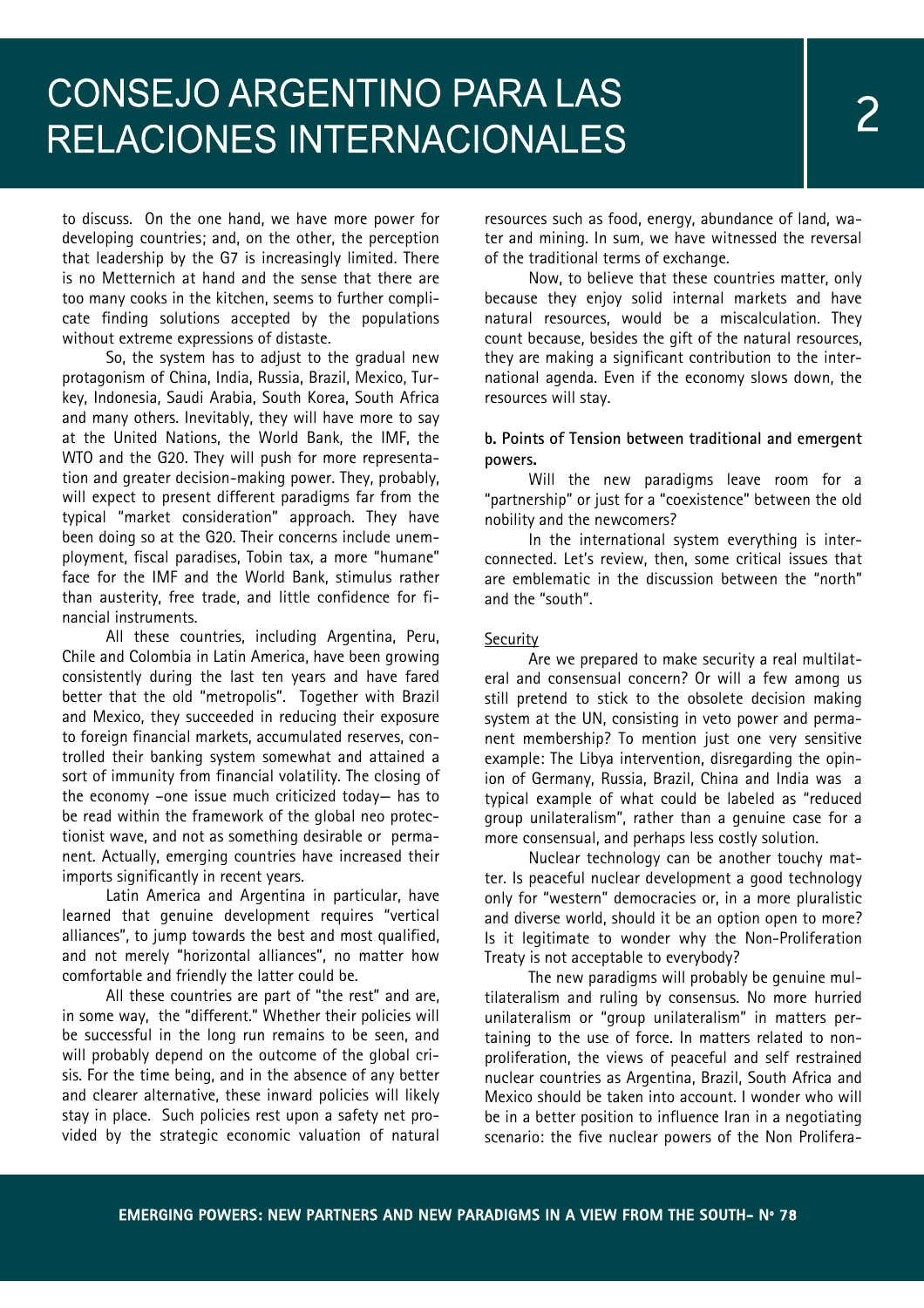tion Treaty drafted in 1964 at the peak of the cold war, or Argentina, Brazil, South Africa and Germany who decided to refrain from manufacturing nuclear devices even though they have the means to do so?

#### Human rights and fundamental freedoms

 The Universal Declaration of Human Rights of 1948 is a founding document of civilization and should be preserved and strengthened. Yet, it has become a matter of subjectivity and limitation, as was seen in the recently created UN Council on Human Rights (The Syrian tragedy, for instance).

 One might ask how many countries today would sign and ratify the Declaration without some serious reservations. Why? Does the Declaration provide room for the growing plurality and diversity of today's world? Why has the nearly forgotten principle of "non intervention" become viable again? Some emerging countries might argue that the "responsibility to protect", even if it is "gaining traction" in the UN system, is not an uncontested paradigm under the current juncture, unless carefully defined. The fear is that it can be used to justify intervention on the ground of violations of human rights against domestic populations. Many, wrongly, do not agree that internal violence should prompt external scrutiny, even within a multilateral framework. Mankind should not accept a set back on the basic substance of human rights but, at the same time, it has to agree that in its implementation and monitoring there have been occasional, and more than occasional, double standards.

Will these views bring about a less robust system of protecting human rights? We have to prevent that from happening. The new paradigm should probably be oriented to give more leverage to regional organizations as for instance, the Panel of "wise men" of the African Union and, in principle, to be ready to go along with any reasonable strategy of action chosen. If everything else fails, the UN Security Council should rapidly act on the basis of consensus. The present Syrian tragedy, again, sets an example of the negative impact of "veto power" in the 21st century.

#### Corruption

 When we turn to corruption the problems deepen and become more difficult. Corruption is a scourge that affects development. It is one of the main reasons for backwardness in Asia and Latin America. It has to do

with bad governance and weak political institutions. It can be related to drug trafficking and organized crime.

 Despite the clarity of the problem and the apparent general consensus, multilateral efforts have not achieved tangible results. There is a moral failure and a political failure. The present financial crisis also shows that the problem goes well beyond the developing world. In fact, it has been generated through dubious practices and negligence of immense magnitude by small, but influential groups, embedded in the most powerful nations.

 New paradigms will have to deal with all this complexity and recognize that corruption does not "belong" only to the emerging countries. As some presidents in Latin America have underlined (Lula da Silva, Cristina Kirchner), the current global crisis has been caused by "white people with blue eyes". New paradigms will have to neutralize the risk and consequences of relying on market-led globalization and will have to move for a better regulation of global finances. Even if this issue is basically of domestic domain, the G20 could make its contribution. Pinpointing only developing countries on this issue would clearly be insufficient.

#### Trade and development

 Emerging countries will ratify their commitment to the multilateral trade system and support the final negotiation of the Doha Round for development. Some might consider that the international trading system has tolerated massive subsidies by developed countries. There is always the issue of agriculture, a sector affected by tariff and non-tariff barriers, and every sort of regulation to complicate free trade. Development will have to be reconciled with the environment. The next Conference to be held in Rio de Janeiro will stress this point.

 Paradigms will have to acknowledge the current trend towards neo-protectionism while refraining from encouraging mutual and reciprocal accusations among affected countries. Concrete efforts should be urgently made to alleviate unemployment and to discuss the role of the World Bank and the IMF to that end.

#### **c. The role for Latin America (a little bit of idealism doesn't hurt).**

 Who is in a position of reconciling the new paradigms for a better governance and real "partnership",